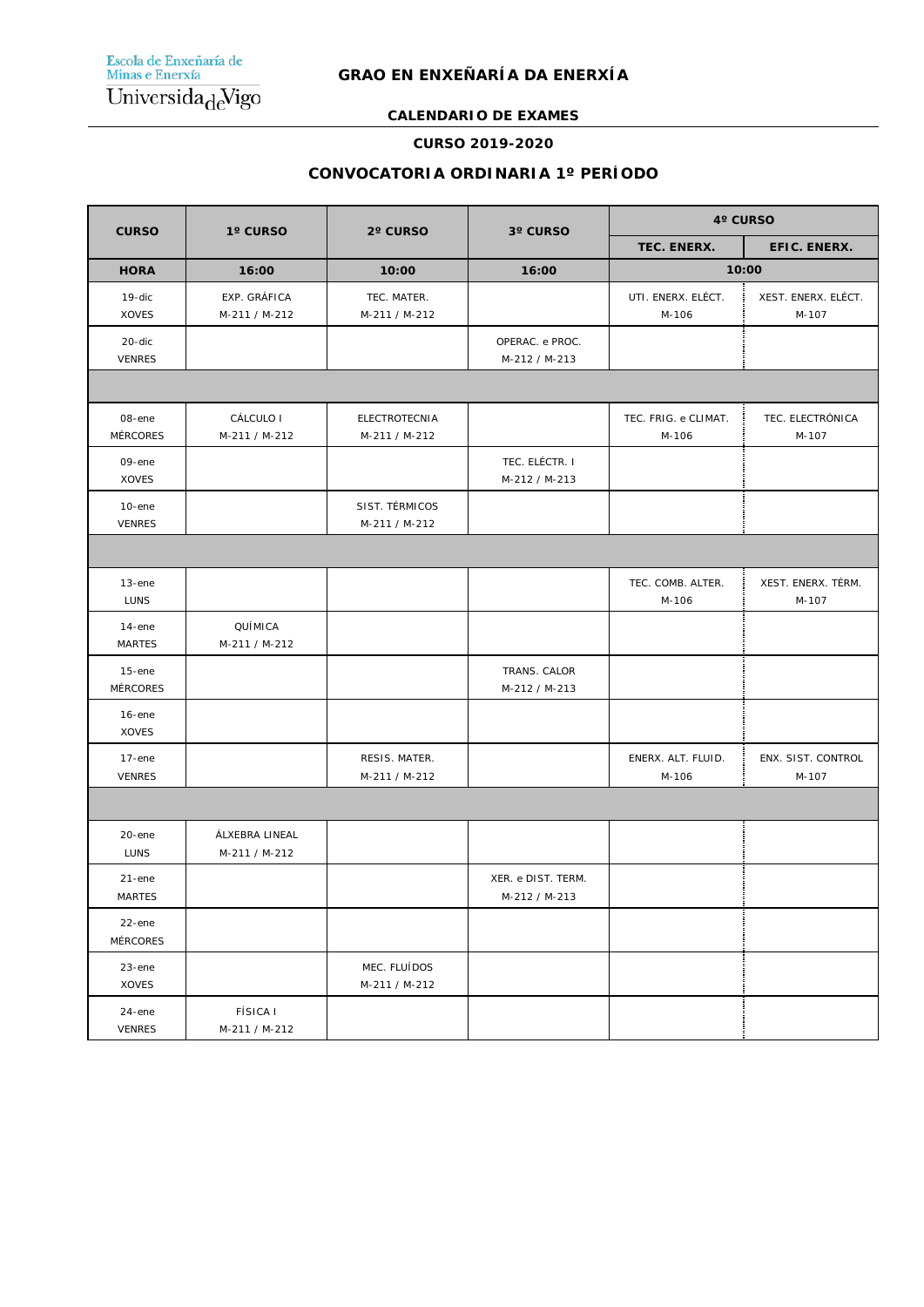Escola de Enxeñaría de<br>Minas e Enerxía  $\overline{\text{Universala}_{\text{d}}\text{Vigo}}$ 

#### **GRAO EN ENXEÑARÍA DA ENERXÍA**

# **CALENDARIO DE EXAMES**

#### **CURSO 2019-2020**

#### **CONVOCATORIA ORDINARIA 2º PERÍODO**

| <b>CURSO</b>              | 1° CURSO                                | 2° CURSO                              | 3° CURSO                                |                              |             | 4° CURSO (10:00 h)                          |
|---------------------------|-----------------------------------------|---------------------------------------|-----------------------------------------|------------------------------|-------------|---------------------------------------------|
| <b>HORA</b>               | 16:00                                   | 10:00                                 | 16:00                                   |                              | TEC. ENERX. | EFIC. ENERX.                                |
| 18-may<br><b>LUNS</b>     | CÁLCULO II<br>M-211 / M-212             |                                       |                                         | $13$ -abr<br><b>LUNS</b>     |             |                                             |
| 19-may<br><b>MARTES</b>   |                                         | TEC. AMBIENTAL<br>M-211 / M-212       | ENX. NUCLEAR<br>M-212 / M-213           | 14-abr<br><b>MARTES</b>      |             | ORG. EMPR. SIST. PROD. e FABR.<br>M-107     |
| 20-may<br><b>MÉRCORES</b> |                                         |                                       |                                         | $15$ -abr<br><b>MÉRCORES</b> |             |                                             |
| 21-may<br>XOVES           |                                         |                                       | MOT. e TURB. TÉRM.<br>$M-213$           | $16$ -abr<br><b>XOVES</b>    |             |                                             |
| 22-may<br><b>VENRES</b>   |                                         | ENX. MECÁNICA<br>M-211 / M-212        |                                         | 17-abr<br><b>VENRES</b>      |             | EXPL. SOST. REC. ENERX. e MINEIROS<br>M-107 |
|                           |                                         |                                       |                                         |                              |             |                                             |
| 25-may<br><b>LUNS</b>     | <b>FÍSICA II</b><br>M-211 / M-212       |                                       |                                         | 20-abr<br><b>LUNS</b>        |             | <b>PROXECTOS</b><br>M-107                   |
| 26-may<br><b>MARTES</b>   |                                         | <b>XEOMÁTICA</b><br>M-211 / M-212     |                                         | $21$ -abr<br><b>MARTES</b>   |             |                                             |
| 27-may<br><b>MÉRCORES</b> |                                         |                                       | TEC. ELÉCTR. II<br>M-212 / M-213        | 22-abr<br><b>MÉRCORES</b>    |             |                                             |
| 28-may<br><b>XOVES</b>    | DIR. e XESTIÓN<br>M-211 / M-212         |                                       |                                         | $23$ -abr<br><b>XOVES</b>    |             |                                             |
| 29-may<br><b>VENRES</b>   |                                         | MEC. SOLOS<br>M-211 / M-212           |                                         | $24$ -abr<br><b>VENRES</b>   |             | OBRAS e REPLANTEOS<br>M-107                 |
|                           |                                         |                                       |                                         |                              |             |                                             |
| 01-jun<br>LUNS            |                                         |                                       | INST. ENER. RENOVABLES<br>M-212 / M-213 |                              |             |                                             |
| 02-jun<br><b>MARTES</b>   | <b>ESTATÍSTICA</b><br>M-211 / M-212     |                                       |                                         |                              |             |                                             |
| 03-jun<br><b>MÉRCORES</b> |                                         |                                       |                                         |                              |             |                                             |
| 04-jun<br><b>XOVES</b>    |                                         | <b>TERMODINÁMICA</b><br>M-211 / M-212 |                                         |                              |             |                                             |
| 05-jun<br><b>VENRES</b>   | <b>XEOLOXÍA</b><br>M-211 / M-212 (10 h) |                                       | CENT. HIDRAUL.<br>M-212 / M-213         |                              |             |                                             |

|                              | 4° CURSO (10:00 h)                          |              |  |  |
|------------------------------|---------------------------------------------|--------------|--|--|
|                              | TEC. ENERX.                                 | EFIC. ENERX. |  |  |
| $13$ -abr<br><b>LUNS</b>     |                                             |              |  |  |
| $14$ -abr<br><b>MARTES</b>   | ORG. EMPR. SIST. PROD. e FABR.<br>M-107     |              |  |  |
| $15$ -abr<br><b>MÉRCORES</b> |                                             |              |  |  |
| $16$ -abr<br><b>XOVES</b>    |                                             |              |  |  |
| $17$ -abr<br><b>VENRES</b>   | EXPL. SOST. REC. ENERX. e MINEIROS<br>M-107 |              |  |  |
|                              |                                             |              |  |  |
| $20$ -abr<br><b>LUNS</b>     | <b>PROXECTOS</b><br>M-107                   |              |  |  |
| $21$ -abr<br><b>MARTES</b>   |                                             |              |  |  |
| $22$ -abr<br><b>MÉRCORES</b> |                                             |              |  |  |
| $23$ -abr<br><b>XOVES</b>    |                                             |              |  |  |
| $24$ -abr<br><b>VENRES</b>   | OBRAS e REPLANTEOS<br>M-107                 |              |  |  |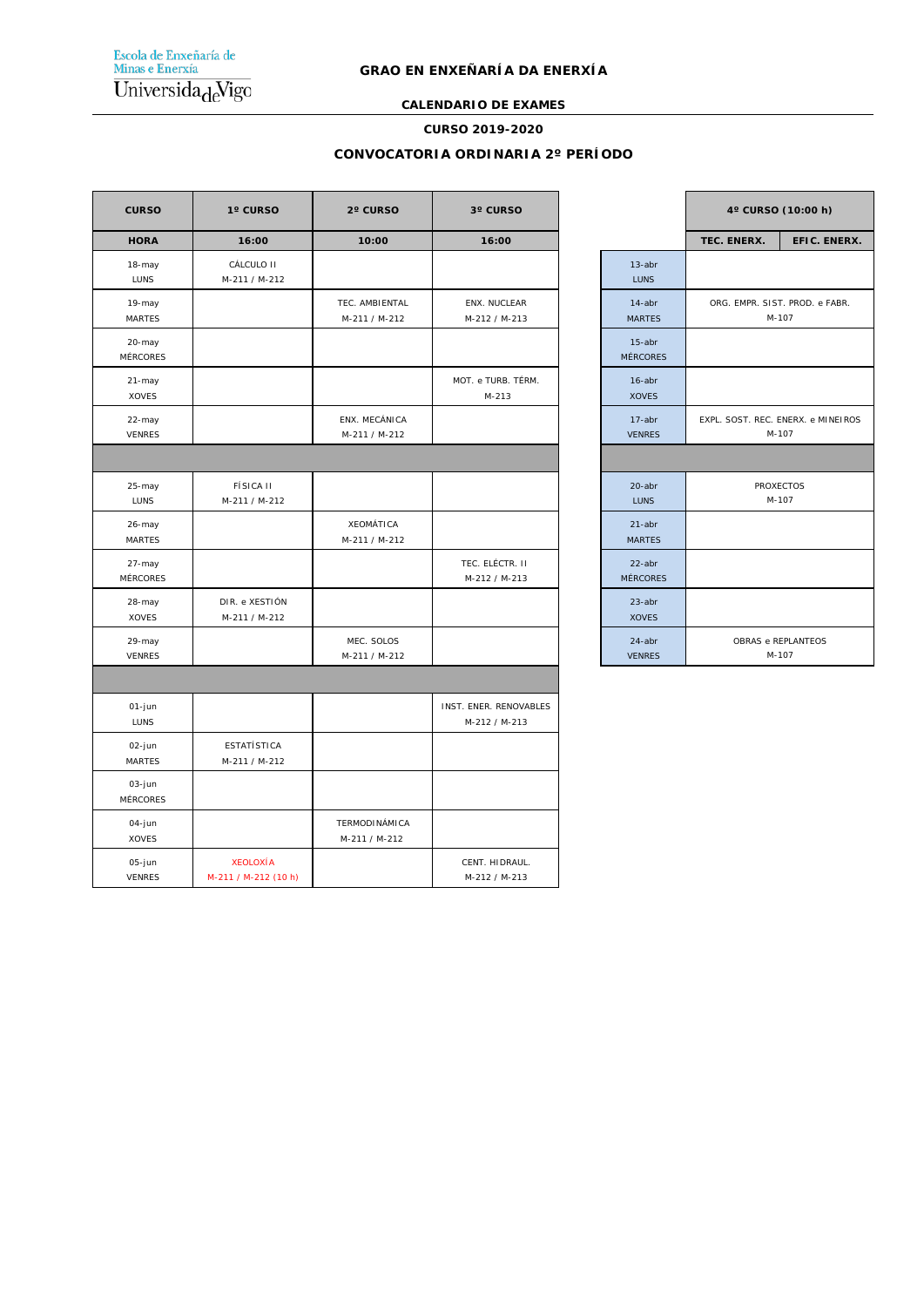**CALENDARIO DE EXAMES**

#### **CURSO 2019-2020**

### **CONVOCATORIA EXTRAORDINARIA XUÑO**

|                              | 1° CURSO                      | 2° CURSO                  | 3° CURSO                      | 4° CURSO                                    |                               |  |
|------------------------------|-------------------------------|---------------------------|-------------------------------|---------------------------------------------|-------------------------------|--|
| <b>CURSO</b>                 |                               |                           |                               | TEC. ENERG.                                 | EFIC. ENERG.                  |  |
| <b>HORA</b>                  | 16:00                         | 10:00                     | 16:00                         | 10:00                                       |                               |  |
| 22-jun<br>LUNS               | ÁLX. LINEAL<br>$M-211$        | RESIST. MATER.<br>$M-212$ |                               |                                             |                               |  |
| 23-jun<br><b>MARTES</b>      | EXP. GRÁFICA<br>$M-211$       | ELECTROTECNIA<br>$M-212$  | TEC. ELÉCTR. I<br>$M-213$     | TEC. COMB. ALTERN.<br>M-107                 | XEST. ENERX. TÉRMICA<br>M-106 |  |
| $24$ -jun<br><b>MÉRCORES</b> |                               |                           | <b>FESTIVO</b>                |                                             |                               |  |
| $25$ -jun<br><b>XOVES</b>    |                               | SIST. TÉRMICOS<br>$M-212$ | OPERAC. e PROC.<br>$M-213$    | UTIL. ENERX. ELECTR.<br>M-107               | XEST. ENERX. ELECTR.<br>M-106 |  |
| 26-jun<br><b>VENRES</b>      | QUÍMICA<br>$M-211$            |                           |                               |                                             |                               |  |
|                              |                               |                           |                               |                                             |                               |  |
| 29-jun<br>LUNS               | CÁLCULO I<br>$M-211$          | MEC. FLUÍDOS<br>$M-212$   | XEN. e DIST. TÉRM.<br>$M-213$ | TEC. FRIG. e CLIMAT.<br>M-107               | TEC. ELECTRÓNICA<br>M-106     |  |
| 30-jun<br><b>MARTES</b>      |                               | TEC. MATERIAIS<br>$M-212$ | TRANS. CALOR<br>$M - 213$     |                                             |                               |  |
| $01$ -jul<br><b>MÉRCORES</b> | <b>FÍSICA I</b><br>$M - 211$  |                           |                               |                                             |                               |  |
| 02-jul<br><b>XOVES</b>       | DIR. e XESTIÓN<br>$M-211$     | TEC. AMBIENTAL<br>$M-212$ | TEC. ELÉCT II<br>$M-213$      | ENERX. ALT. FLUID.<br>M-107                 | ENX. SIST. CONTROL<br>M-106   |  |
| $03$ -jul<br><b>VENRES</b>   | CÁLCULO II<br>$M-211$         | XEOMÁTICA<br>$M-212$      | MOT. e TURB. TÉRM.<br>$M-213$ | ORG. EMPR. SIST. PROD. e FABR.<br>M-107     |                               |  |
|                              |                               |                           |                               |                                             |                               |  |
| 06-jul<br><b>LUNS</b>        | <b>FÍSICA II</b><br>$M-211$   | ENX. MECÁNICA<br>$M-212$  | INST. RENOV.<br>$M - 213$     | OBRAS e REPLANTEOS<br>M-107                 |                               |  |
| 07-jul<br><b>MARTES</b>      |                               | MEC. SOLOS<br>$M-212$     |                               |                                             |                               |  |
| 08-jul<br><b>MÉRCORES</b>    | XEOLOXÍA<br>$M-211$           |                           | ENX. NUCLEAR<br>$M-213$       | EXPL. SOST. REC. ENERX. e MINEIROS<br>M-107 |                               |  |
| 09-jul<br><b>XOVES</b>       |                               |                           | CENT. HIDRÁULICA<br>$M-213$   | <b>PROXECTOS</b><br>M-107                   |                               |  |
| $10$ -jul<br><b>VENRES</b>   | <b>ESTATÍSTICA</b><br>$M-211$ | TERMODINÁMICA<br>$M-212$  |                               |                                             |                               |  |